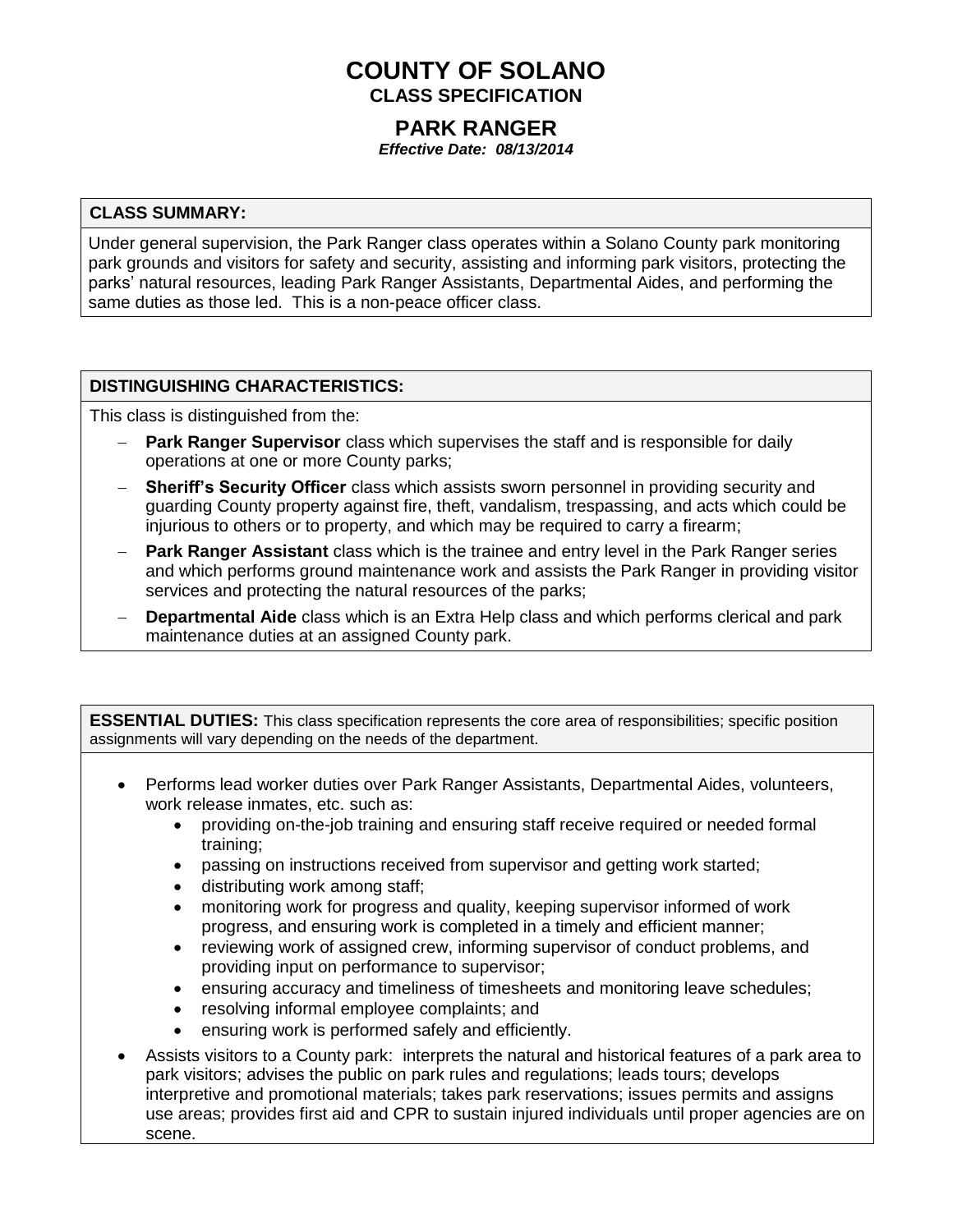- Monitors the natural resources of the County parks: checks parks, trails and waterways for potential hazards; assesses the impact and activities of park users; controls rodent and other pest populations; removes non-native plant species; applies pesticide and herbicides; identifies and reports plant problems; monitors and adjusts irrigation systems.
- Monitors park grounds and visitors for safety and security:
	- Patrols park lands and waterways on foot, in a motorized vehicle, or other modes;
	- Identifies and, when possible, reduces and eliminates safety hazards;
	- Observes fire risk conditions in the parks (for example, fuel load, vegetation growth, weather conditions) and reduces fire risk by mowing, pruning, etc.;
	- Provides warnings to park visitors of potential violations of laws, rules and regulations;
	- Issues parking citations to unoccupied vehicles:
	- Reports violations of laws, rules and regulations to the Solano County Sheriff's Office;
	- Responds to medical, fire and accident emergencies in the park, reports wildfires, and requests assistance from public safety and ambulance services;
	- Uses Oleoresin Capsicum (OC)/pepper spray for self-defense, if needed;
	- Completes incident reports.
- Performs the same duties as the work being led such as the following:
	- Collecting fees either at the gate or at each campsite and preparing bank deposits of money collected.
	- Planting, watering, fertilizing and pruning trees, bushes and flowers; watering and mowing lawns; maintaining roads, trails and walks and keeping them clear of hazards.
	- Designing, constructing, repairing and/or maintaining a variety of Park facilities such as retaining walls, carports, fences, campsite posts, stairs, floating docks, benches, and signs; replacing broken water pipes; and repairing irrigation systems.
	- Collecting garbage and litter in campgrounds, restrooms and picnic areas; cleaning and sweeping tool shops, toll buildings, restrooms, etc.; cleaning grills and picnic tables; replacing light bulbs.
- Maintains records and prepares reports pertaining to fees collected, inventories, incidents, etc.
- Performs other duties of a similar nature or level as assigned.

## **EDUCATION, TRAINING, AND/OR EXPERIENCE:**

High School Diploma, GED, or equivalent;

**AND**

#### **Either:**

One year of experience in park operations, grounds keeping, or semi-skilled maintenance work that included considerable contact with the public;

**Or:**

One year of experience performing duties equivalent to the Solano County class of Park Ranger Assistant.

#### **LICENSING/CERTIFICATION REQUIREMENTS**:

- Applicants are required to possess a valid California Driver's License, Class C
- Incumbents will be required to obtain first aid and CPR certification within the probationary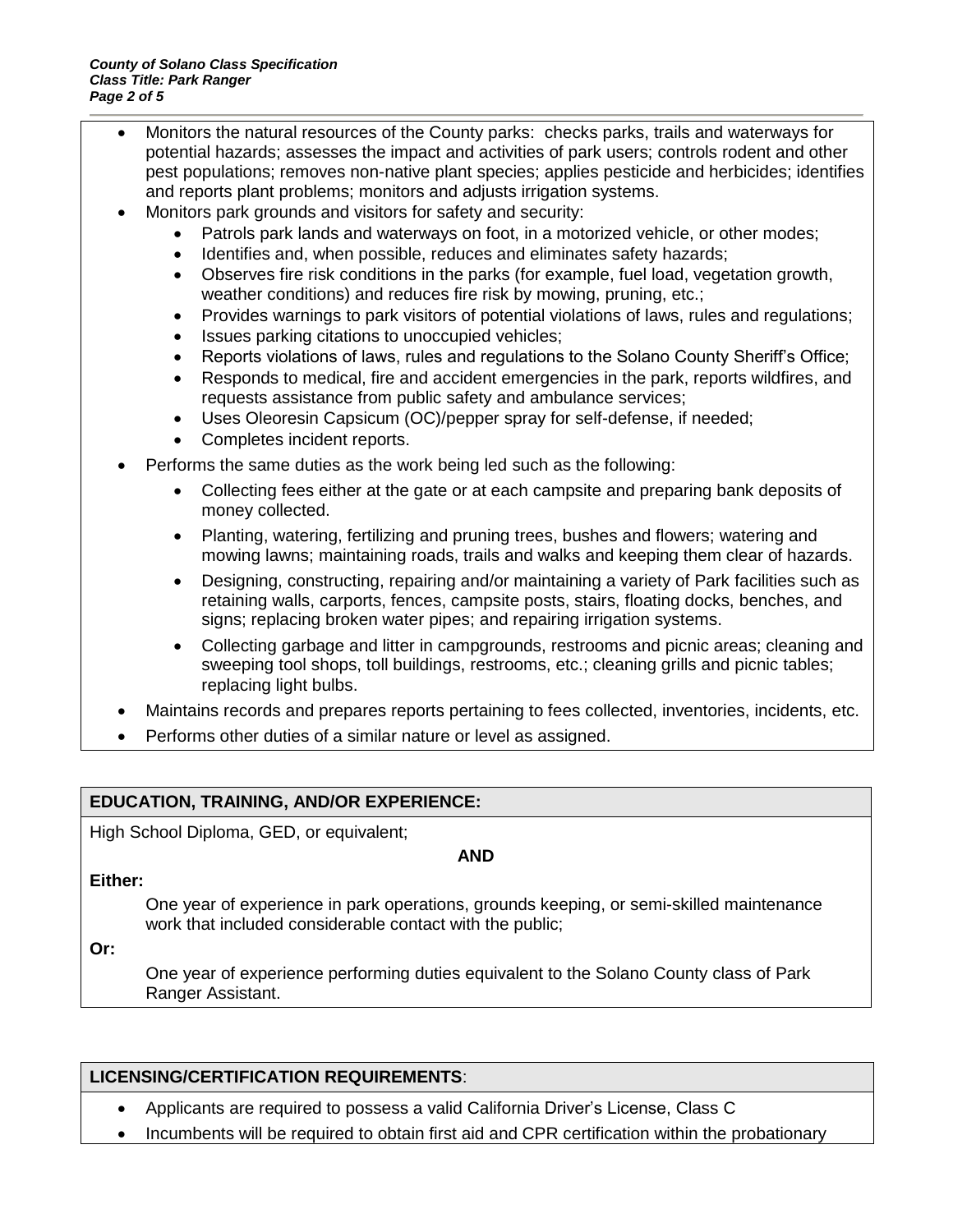period.

- Incumbents will be required to obtain certification to carry and use OC/pepper spray within the probationary period.
- All licenses and certificates must be kept current while employed in this class.

## **REQUIRED KNOWLEDGE AND SKILLS:**

## **Knowledge of:**

- Standard and accepted principles of leadership, on-the-job training, and work review.
- English composition, spelling, grammar, vocabulary, and punctuation for both written and oral communications.
- Oral communication techniques to include presentations to groups of various sizes and knowledge of subject matter in a positive, inclusive, and motivational manner.
- Standard office procedures, practices, equipment, personal computers, and software.
- Laws, regulations and policies applicable to work performed such as those pertinent to the safety and security of County parks to include environmental protection, fish and game, and motor vehicle usage.
- Customer service techniques for dealing with customers, often in a difficult or confrontational situation.
- CPR and first aid techniques.
- Basic arithmetic.
- Fee collection and deposit practices.
- Proper operation of communication equipment such as two-way radios, pagers, and cell phones.
- Principles and practices of natural resources conservation.
- Plant and lawn care to include irrigation, fertilization, herbicide application, and pruning methods and techniques.
- Common plant types and problem symptoms.
- Insect and disease control to include the application of pesticides.
- Basic construction practices.
- Safe and proper operation and maintenance of the tools and equipment used in grounds keeping, cleaning, and park maintenance to include push and riding mowers, small tractor with trailer, hand pruners and trimmers, hand tools such as saws, socket wrenches, shovels and rakes, power tools such as drills, sanders, routers, and saws, chemical sprayers, chemical sealants and glues, arc and gas welders, chainsaws, etc.
- Operation of fire extinguishers.

## **Skills in:**

- Assigning work and providing work directions, reviewing work performance and conduct of staff, and providing on-the-training to staff led.
- Using modern office equipment, and computers and related software applications.
- Communicating information and ideas clearly and concisely, both orally and in writing.
- Working with and speaking to various cultural and ethnic individuals and groups in a tactful and effective manner.
- Establishing and maintaining effective working relationships with those contacted in the performance of required duties.
- Maintaining accurate records and documenting actions taken.
- Establishing good relationships with the public and with customers, projecting a friendly, reassuring and helpful image, and providing customer service that meets and exceeds unit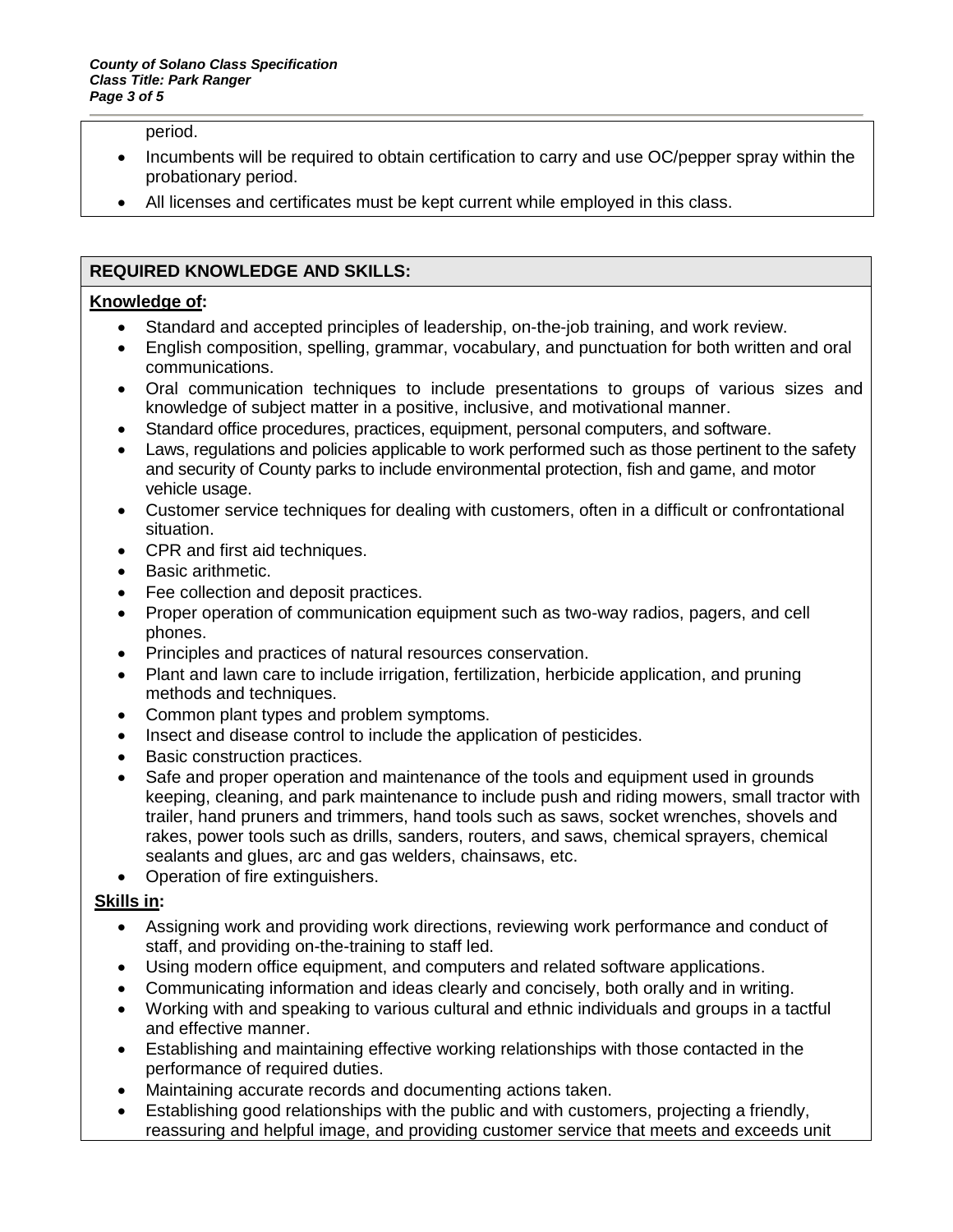goals and expectations.

- Observing and recording license plate numbers, colors, incidents, vehicles, etc. in the event of a violation of rules or of the law.
- Understanding, interpreting and applying applicable laws, regulations and policies and using good judgment in their application.
- Administering first aid and CPR.
- Performing routine mathematical calculations.
- Handling cash.
- Maintaining written records, logs, and inventories.
- Driving a 4-wheel drive car or truck with either an automatic or standard transmission both on paved or dirt roads at varying speeds and conditions including driving in areas of very rough terrain.
- Caring for trees, bushes, lawns, roads, trails, to include the application of herbicides and insecticides.
- Maintaining and repairing walkways, drainage and irrigation systems, picnic areas and campsites.
- Operating and maintaining a variety of hand and power tools properly and safely.

## **ADA REQUIREMENTS:**

- Positions in this class typically require balancing, stooping, kneeling, reaching, standing, walking, crawling, reaching, pushing, pulling, lifting, fingering, grasping, feeling, talking, hearing, seeing and repetitive motion. Must demonstrate color vision sufficient to distinguish colors in order to describe events in an accurate manner. Must have depth perception and good eye-to-hand coordination to drive vehicles and operate a variety of hand and power tools.
- Very Heavy Work: Exerting in excess of 100 pounds of force occasionally, and/or in excess of 50 pound of force frequently, and/or in excess of 20 pounds of force constantly to move objects.

## **OTHER REQUIREMENTS:**

- The County may conduct a background check and a reference check on candidates prior to appointment to a position within this class. The background check may include the State of California Department of Justice, the Federal Bureau of Investigation, the Child Abuse Central Index, and criminal checks in any City/County where the applicant has lived, worked or gone to school.
- Incumbents are required to travel independently, for example, on park roads and from one County park to another.
- Incumbents are required to work weekends, holidays, irregular hours, on-call, and after normal business hours.
- Incumbents may be subjected to moving mechanical parts, electrical currents, intense noises, fumes, odors, dusts, chemicals, gases, exposure to unpleasant field conditions including rain, cold, windy or hot weather, working in remote areas, inadequate lighting, disruptive people, imminent danger and a threatening environment.